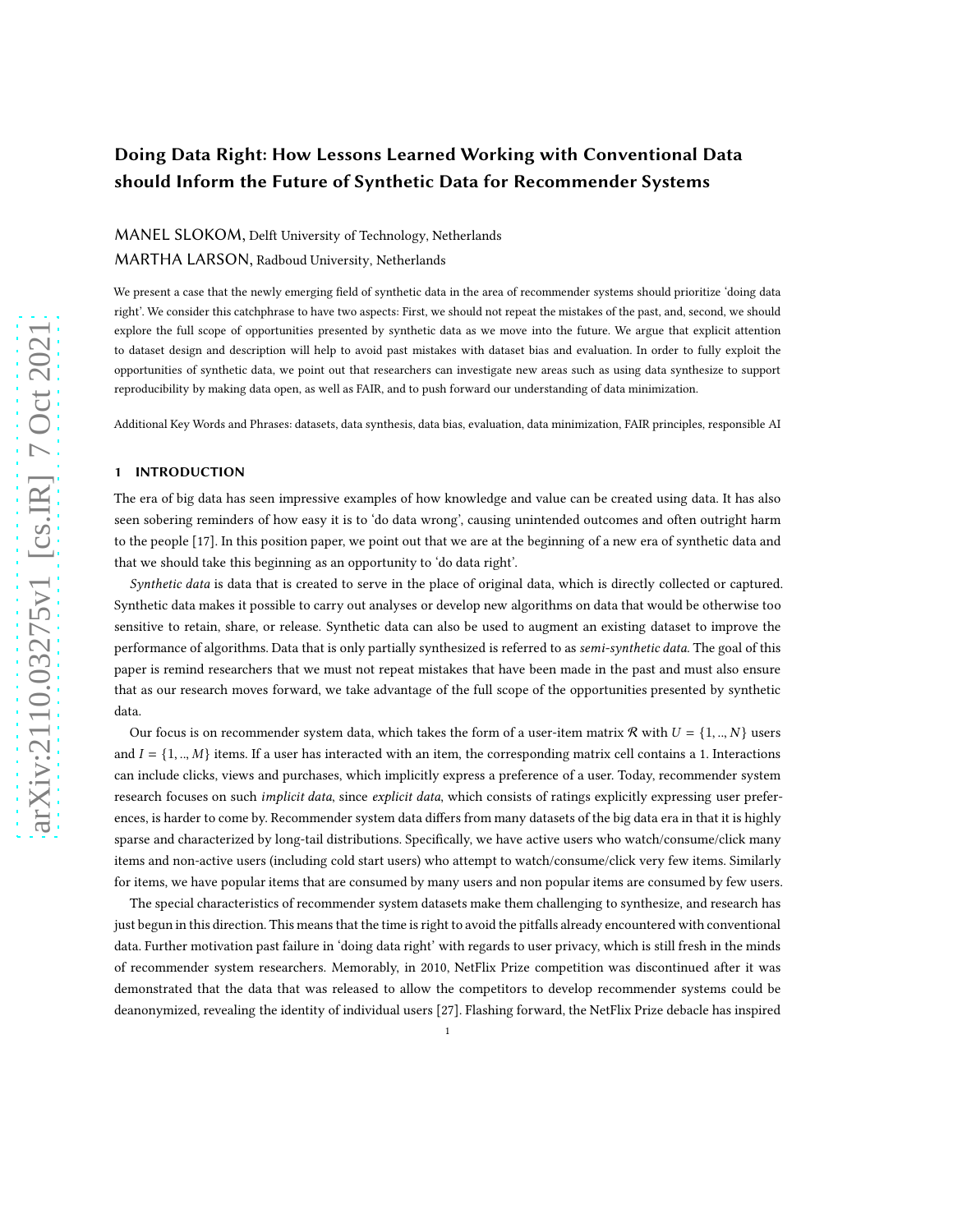research on synthetic data. Via the experience of our own research we see two directions emerging. First, research on using synthetic or semi-synthetic data to replace captured data in competitions [\[32](#page-6-1)]. Second, research on ensuring that synthetic or semi-synthetic data that is derived from data originally collected from users does not leak sensitive information on those users [\[31\]](#page-6-2).

The paper is structured as follows. First, we look at two areas, going beyond privacy, where past research in recommender systems arguably failed in 'doing data right' when working with conventional: bias and evaluation. We discuss how research in synthetic data can grab the chance of not repeating past mistakes. Then, we discuss two opportunities that are opened by synthetic data, which are not offered by conventional data: open data and data minimization. We present remarks on how the recommender system community can build on these opportunities. Our paper closes with a short summary and an outlook.

# 2 ADDRESSING PAST MISTAKES

The era of big data has been driven by the idea that more data will automatically give rise to more reliable analysis and better systems. In recent years, however, machine learning researchers have initiated a more systematic approach to data in which the quality, not just quantity, of data is central. These efforts are well represented by the initiative of datasheets for datasets [\[13](#page-5-1)]. In a nutshell, this initiative proposes that every dataset is described by a datasheet with a standardized format that documents: the motivation (why a dataset is created), creation (how the dataset is created), composition (what information it contains), intended uses (what tasks it should (not) be used for), data distribution (what are the properties of the dataset). In this section, we look at past cases of 'doing data wrong' related to data bias and to evaluation. We comment on how understanding, documenting, as well as explicitly designing, the characteristics of data is currently offering course correction for research practices and also on how work on synthetic data can be steered so that the same problems that we have confronted while working with conventional data do not arise anew.

#### 2.1 Bias Mitigation

In its early days, the recommender systems community did not considered issues of bias and fairness. Thankfully, recent work has started to illuminate these issues. Here, we provide a brief summary. Discrimination and unfairness in recommender systems can originate from different sources: First, *input bias* [\[25,](#page-6-3) [34\]](#page-6-4) that users exhibit in the input data. In [\[25\]](#page-6-3), the authors studied how different collaborative filtering algorithms propagate bias existing in the input data and its impact on users. In [\[10\]](#page-5-2), the authors evaluated the ability of recommender system algorithms to produce equal utility for users of different demographic groups. A set of results showed a statistically significant differences in effectiveness between users' gender and age groups. Second, algorithmic bias [\[26](#page-6-5), [34](#page-6-4)] examines the effectiveness of recommendation algorithms in capturing different users' interests across item categories. For example, popularity bias, where the recommender gives higher accuracy scores to algorithms that favor popular items irrespective of their ability to meet user needs. In [\[9](#page-5-3)], the authors proposed FaiRecSys, an algorithm that mitigates algorithmic bias by post-processing the recommendation matrix with minimum impact on the accuracy of recommendations provided to the end-users. Third, evaluation metric error and bias [\[33](#page-6-6)] simulates the recommender data generation and evaluation processes to quantify how erroneous current evaluation practices are. In [\[35\]](#page-6-7), the authors proposed a simulation framework for measuring the impact of a recommender system under different types of user behavior. The framework goes beyond one-step recommendation and incorporates the interaction between user preferences and system effects, to better understand recommender system biases over time.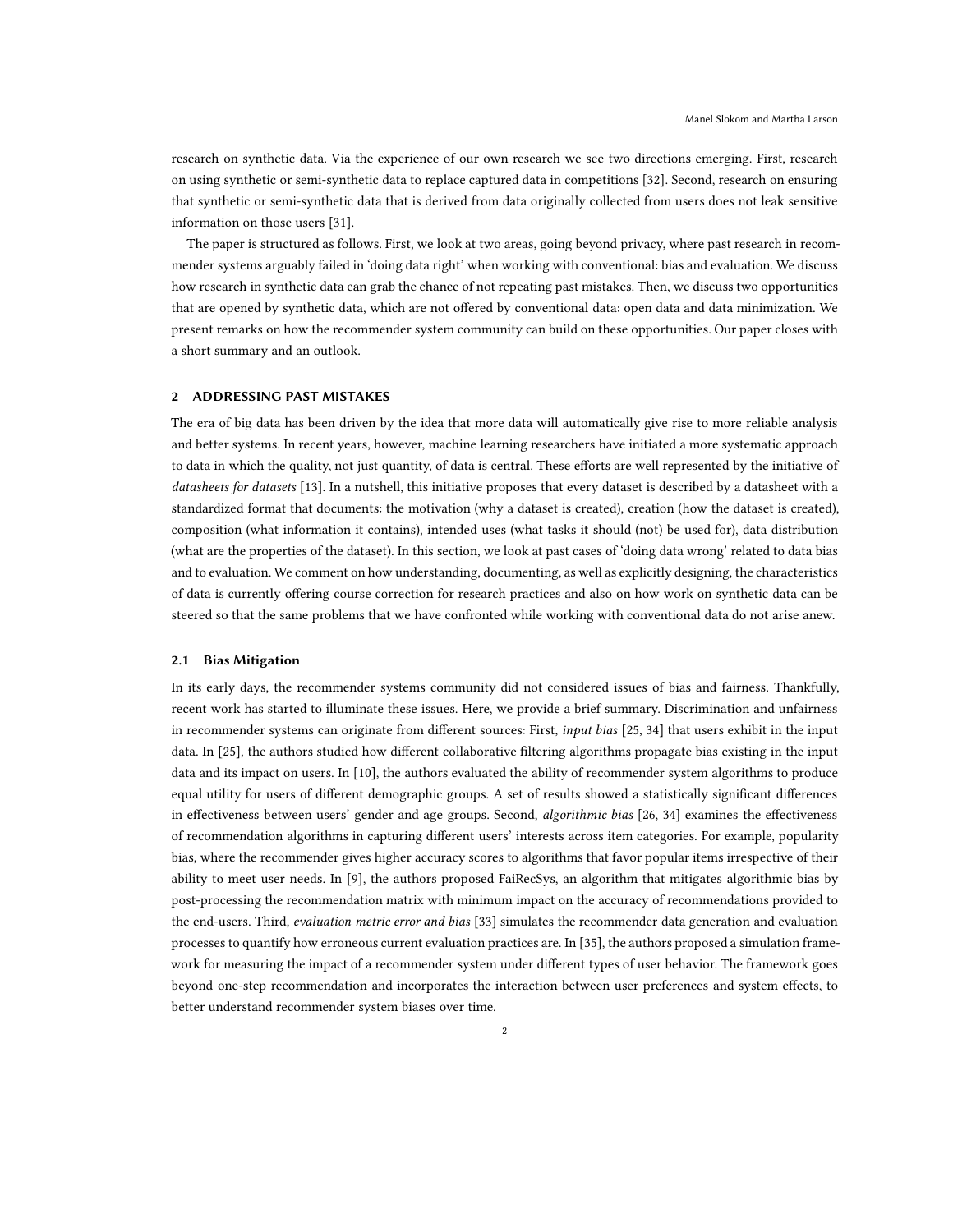Doing Data Right

Biased data, biased algorithm and a biased metric will have an impact on all users with different degrees, which leads to discrimination, unfairness and harm. Data synthesis is an important approach to mitigate bias. Synthesized data can potentially support recommender systems' experimentation, tuning, validation and performance prediction. When synthesizing data, there are some points that we attempt to achieve or test. For instance, the (semi-)synthesized data can be used to mitigate bias [\[15,](#page-5-4) [20](#page-5-5)], improve consumer-provider fairness [\[6](#page-5-6), [24\]](#page-6-8), data augmentation [\[2\]](#page-5-7).

We argue that although data synthesis is helpful to address bias, alone it is not enough. It is critical that the design decisions that were made when creating a synthesized dataset are well motivated, and made explicit, and also that they are well documented. In this way, future researchers can understand how bias was handled and assure themselves that new forms of bias were not introduced during the synthesis process. With explicit design and careful documentation, we can learn, understand, and explain where things have gone wrong and ideally be able to work toward redressing problem i.e., harms and preventing further problems. The goal of datasheets for datasets is to provide more transparency, accountability and control in the machine learning and recommender system communities. Moving forward it is crucial that datasheets are also crated for synthetic data.

#### 2.2 Reliable Evaluation

In its early days, the recommender systems community did not fully appreciate the importance of systematic evaluation. Arguably, it was [\[30\]](#page-6-9) that awakened researchers to the importance of completely controlling the dimensions of an evaluation in order to achieve a fair comparison. The first dimension mentioned by [\[30](#page-6-9)] is data. In recent years, the community has made strides in evaluation practices and reproducibility, see [\[3](#page-5-8)], which contains a section documenting the effort. We point out that a datasheets approach to synthetic data, will ensure that synthetic data will be used appropriately for evaluation from the start and invalid comparisons between datasets will be avoided. Another dimension mentioned by [\[30\]](#page-6-9) is evaluation strategies. Here, we dive deeper to discuss why careful attention must be paid to evaluation strategies for synthetic or semi-synthetic data.

In the machine learning literature, the quality of synthetic data is often evaluated using machine learning performance. Such an evaluation involves comparing the performance metrics of predictive models trained on synthetic and on real data (called as model compatibility). This performance of a machine learning models trained and tested on real and or synthetic data is compared based on different scenarios [\[12](#page-5-9), [14,](#page-5-10) [18\]](#page-5-11): Train on Real and Test on Synthetic data (TRTS) Train on Synthetic and Test on Real (TSTR), Train on Real, Test on Real (TRTR) and Train on Synthetic, Test on Synthetic (TSTS), and lastly trained and tested on a mixture of real and synthetic data (TMTM). In principle, these scenarios are transferable to the evaluation of synthetic data in recommender systems. However, it is important to consider whether  $TRTS$  and  $TSTR$  actually yield meaningful information about how useful synthetic data is for recommendation. The reason is that, if the synthetic data provides synthetic users, then users in the training set (or test set) are different from those in the test set (respectively training set).

It is critical to develop evaluation frameworks that are suitable for use in evaluating synthetic data in the context of recommender systems. In other words, evaluation itself must be an object of research. Here, we cite two directions that could serve as a starting point. First, relative ranking of a set of algorithms, rather than absolute scores could serve as an important tool. The relative performance of a set of algorithms trained and tested on the synthetic dataset should be the same as their relative performance when trained and tested on the original dataset [\[7](#page-5-12), [18,](#page-5-11) [19,](#page-5-13) [32\]](#page-6-1). For example, if (semi-)synthetic data is released for use in a data science challenge, this relative ranking would be more important that the absolute scores achieved by the algorithms. This direction of research is not yet well explored by researchers in recommender system community. Second, special attention must be paid to ensure that the test set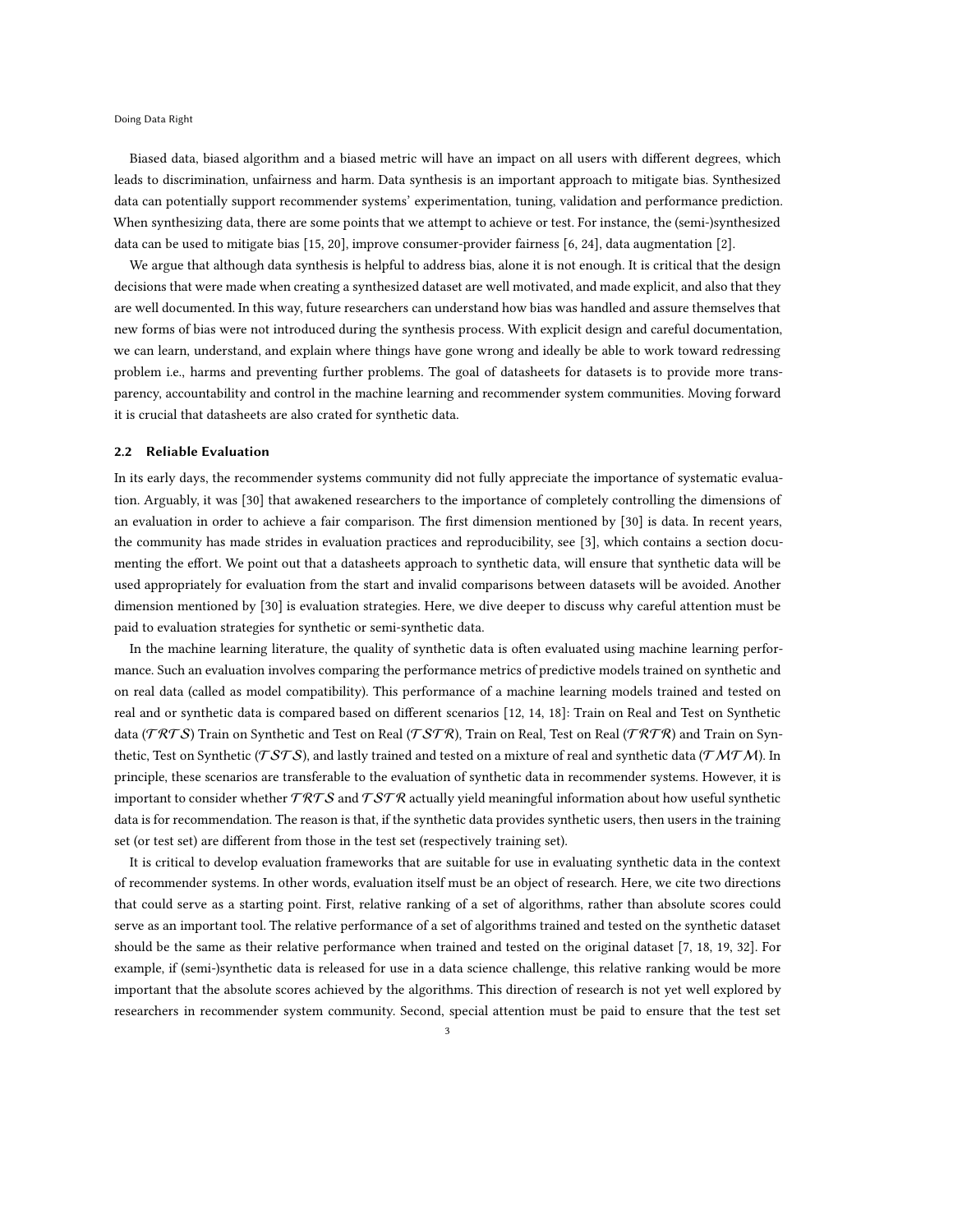remains comparable when different types of (semi-)synthetic data are compared. We have proposed on way to address this issue for semi-synthetic data [\[31\]](#page-6-2).

We close this section on evaluation by mentioning the importance of studying data characteristics. There is an interaction between the exact nature of the data, and the types or recommender system algorithms that perform well on that data. These aspects have traditionally been understudied by the community, also the situation is hopefully changing in the wake of [\[1,](#page-5-14) [8\]](#page-5-15). Because it is straightforward to control the properties of synthetic data, the study of synthetic data opens a whole new world of possibilities for use to understand which algorithms works well with which type of data, and why. Again, we see that the proper documentation of synthetic data in datasheets is critical for such research to be reproducible and thereby useful.

# 3 PAVING THE WAY FOR FUTURE RESEARCH

Synthetic data is generally intended to take the place of original data. However, in order to take advantage of the full potential of synthetic data, which must also invest research effort in developing the potential of synthetic data to transcend conventional data, and be used for purposes for which conventional data is not suited.

#### 3.1 FAIR and Beyond

FAIR is the combination of different small practices that make the data easier to find, easier to understand, less likely to be lost, and more likely to be usable during the project time and years later [\[16](#page-5-16)]. FAIR principles [\[11](#page-5-17)] are guidelines for data management and stewardship that are valid for both machines and humans: *Findable*: (meta)data should be discoverable, identifiable and searchable via the assignment of metadata and unique identifiers. Accessible: (meta)data should be available and retrievable with access via authentication and authorisation procedures. Interoperable: (meta)data should be semantically understandable, allowing the broadest possible data exchange i.e., exchange and reuse between researchers, institutions, organisations or countries. Reusable: (meta)data should be sufficiently described, well documented, and shared with the least restrictive licenses, allowing the widest reuse possible.

The FAIR principles can drive forward progress in recommender system research because they can support reproducibility. However, the FAIR principles do not dictate that the data has to be shared openly [\[28\]](#page-6-10), which is a hindrance to reproducibility. For instance, the data can be FAIR but not open: it is FAIR within the company but it does not open to researchers, scientists and users outside the company. Data synthesis offers a possibility to make data FAIRly open without the need to release the original data. The (semi-)synthetic data could be designed to protect user's sensitive information while still maintaining its value for training recommender systems, which is needed for reproducibility. We have suggested one approach in [\[31\]](#page-6-2), but this work represents only a beginning. The (semi-)synthetic data could also be designed to protect information that is important for companies' competitiveness while at the same time preserving the information that is necessary for the data to contain in order for third-parties to be able to have oversight over how companies collect and use the data of users.

#### 3.2 Data Minimization

Finally, we discuss the issue of data minimization. Article 5(1)(c) of the European Union's General Data Protection Regulation (GDPR) requires that personal data should be limited to only what is necessary to the purposes for which the data is processed [\[29\]](#page-6-11). Linking back to the discussion of FAIR, we note that in [\[5,](#page-5-18) [16](#page-5-16)], authors suggested that FAIR data and metadata can facilitate compliance with data minimization principle since FAIR principles allow for an assessment of which data to reuse.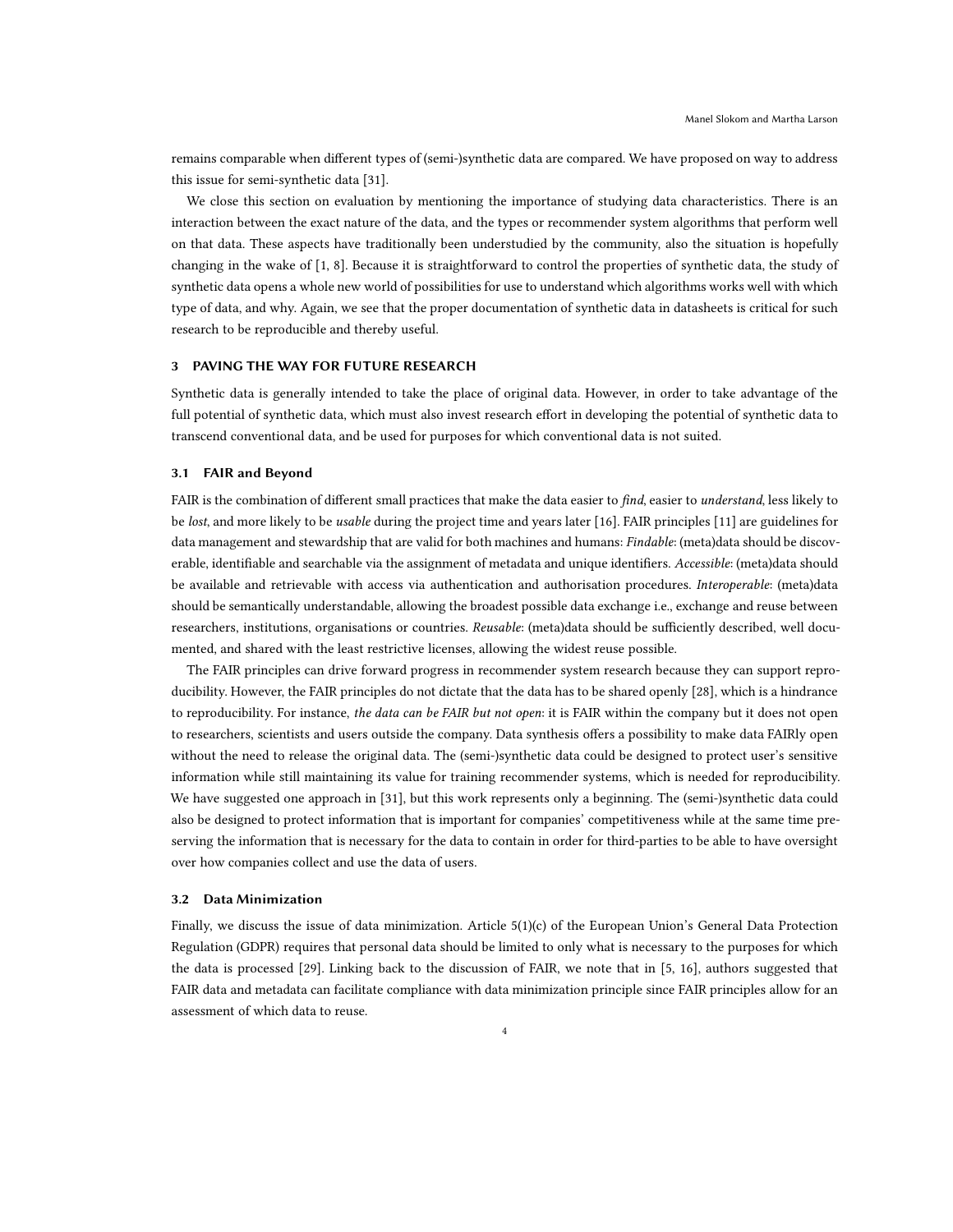Doing Data Right

Here, we zero in specifically on data minimization for recommender systems. In [\[23\]](#page-5-19), the authors proposed to adopt training data requirements analysis to analyze and evaluate the trade-off between the amount of data that the system requires, and the performance of the system. In [\[21\]](#page-5-20), the authors proposed to extend the data minimzation principles advocated in GDPR and studied their effect on recommender systems. They investigated the effects of reducing the amount of data used to model a recommender system and showed that a substantial amount of data can be dropped without a large impact on the performance. In [\[4\]](#page-5-21), authors pointed to the lack of an homogeneous interpretation of the data minimization principle. They argued that personalization-based systems do not necessarily need to collect user data, but that they do so to improve the quality of the results. They found that the performance decrease incurred by data minimization might not be substantial but that it might disparately impact different users. To support minimization, [\[4\]](#page-5-21) suggested that we need to design new protocols for user-system interaction, a system that does not only focus on providing infinite recommendations while collecting infinite data about its users'. In other words, we need to propose new learning mechanisms that select necessary data that respect specific minimization requirements while maintaining a good personalized-based recommendation performance.

Synthetic data presents a promising opportunity to understand what data minimizing means for recommender systems. Minimized datasets can be synthesized with different characteristics and the impact of these characteristics could be studied. We believe that cold start user profiles could be a good starting point to understand and find the minimal necessary data in a user profile. Then, recommender system research need to look at how much data is really necessary to accomplish a given recommender system task. We expect the study of data minimization to move forward the state of the art in recommender systems, but also to make it possible to gain understanding of how the GDPR must be enforced for recommender system data.

Using synthetic data to study data minimization is potentially relevant to oversight beyond the GDPR as well. Currently, there is growing concern about the manipulative impact of hypertargeting, which infringes on privacy and consumer rights. Previously, we have proposed the concept of hypotargeting [\[22](#page-5-22)], i.e., imposing a constraint on the number of unique recommendation lists that a recommender system can present to its users in a given time window. Because the number of unique lists remains finite, it becomes feasible to audit the experience that a recommender system is offering to its users. Such oversight can watch for bias, filter bubbles, and unfair targeting.

#### 4 SUMMARY AND OUTLOOK

In this position paper, we have described mistakes that have occurred over the history of recommender system research, specifically, neglecting the issue of bias and overlooking the importance of evaluation framework. We have argued that we must ensure that these mistakes are not repeated as we develop approaches to craete synethetic data for evaluation. We have also pointed to areas where synthetic data has a special contribution to make in the future, specifically, extending FAIR principles to make data open and also moving forward our understanding of data minimization for recommender systems and how to minimize data appropriately and effectively.

Throughout we have emphasized the importance of explicitly designing and documenting synthetic datasets, following the idea of datasheets for datasets [\[13\]](#page-5-1). Future research will need to embrace the development of best practices for design, documentation, and evaluation of synthetic data as research areas in their own right.

Recommender system research must also create bridges across disciplines. As pointed out by [\[13](#page-5-1)], the risk datasets causing harm can be exacerbated when developers are not domain experts. Moving forward it is essential to include experts from specific domains, such as health, psychology, and communication science, in synthetic data research.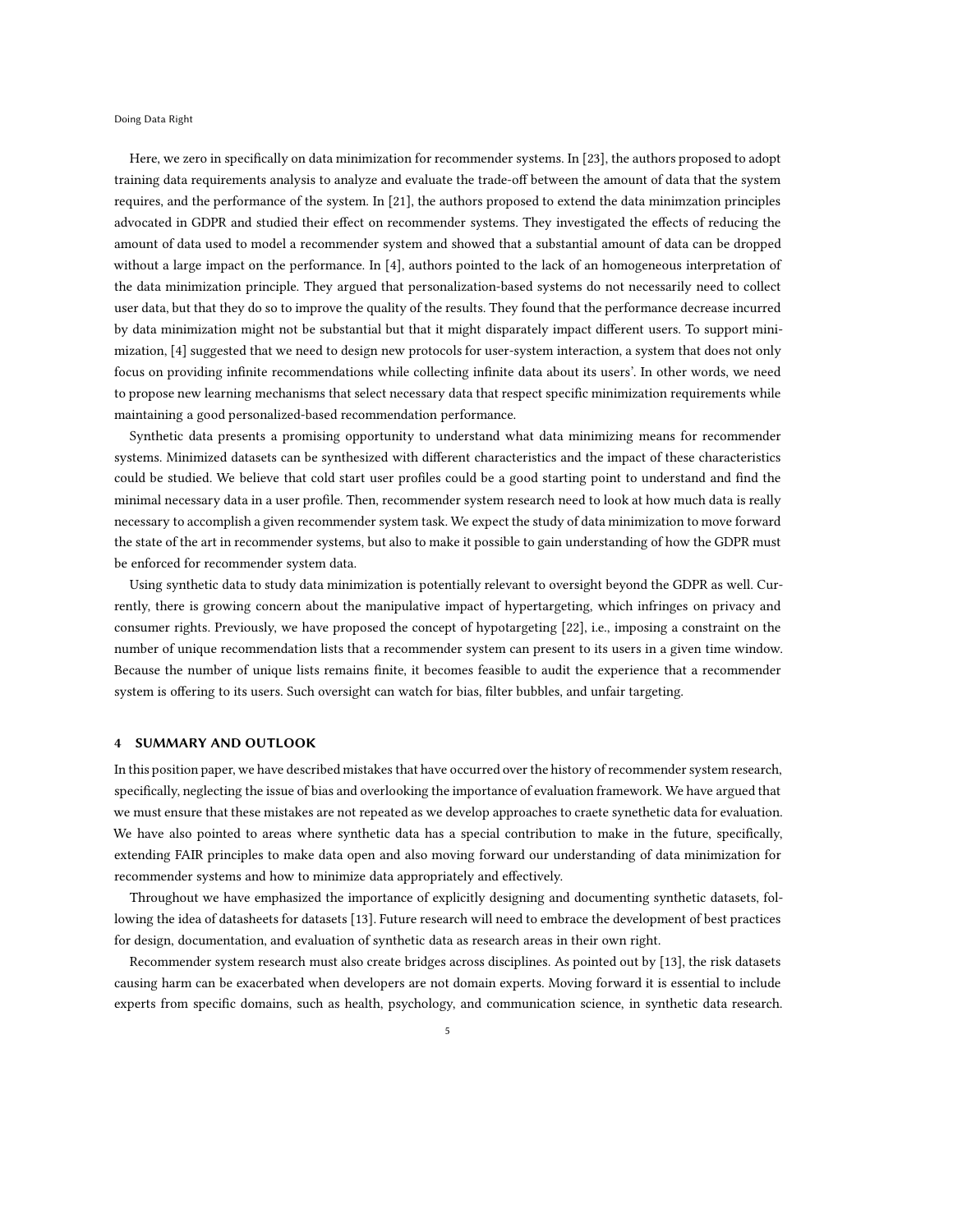Further, interdisciplinary collaboration is also necessary with legal experts to understand how synthetic data can best protect privacy, and support data minimization and regulatory oversight.

#### **REFERENCES**

- <span id="page-5-14"></span>[1] Gediminas Adomavicius and Jingjing Zhang. 2012. Impact of Data Characteristics on Recommender Systems Performance. ACM Transaction on Management Information Systems 3, 1, Article 3 (April 2012), 17 pages.
- <span id="page-5-7"></span>[2] Francois Belletti, Karthik Lakshmanan, Walid Krichene, Nicolas Mayoraz, Yi-Fan Chen, John Anderson, Taylor Robie, Tayo Oguntebi, Dan Shirron, and Amit Bleiwess. 2019. Scaling Up Collaborative Filtering Data Sets through Randomized Fractal Expansions. arXiv preprint arXiv:1905.09874  $(2019)$
- <span id="page-5-8"></span>[3] Alejandro Bellogín and Alan Said. 2021. Improving Accountability in Recommender Systems Research Through Reproducibility. arXiv preprint arXiv:2102.00482 (2021).
- <span id="page-5-21"></span>[4] Asia J Biega, Peter Potash, Hal Daumé, Fernando Diaz, and Michèle Finck. 2020. Operationalizing the legal principle of data minimization for personalization. In Proceedings of the 43rd International ACM SIGIR Conference on Research and Development in Information Retrieval. 399–408.
- <span id="page-5-18"></span>[5] Martin Boeckhout, Gerhard A Zielhuis, and Annelien L Bredenoord. 2018. The FAIR guiding principles for data stewardship: fair enough? European journal of human genetics 26, 7 (2018), 931–936.
- <span id="page-5-6"></span>[6] Ludovico Boratto, Gianni Fenu, and Mirko Marras. 2020. Interplay between Upsampling and Regularization for Provider Fairness in Recommender Systems. arXiv preprint arXiv:2006.04279 (2020).
- <span id="page-5-12"></span>[7] Claire McKay Bowen and Joshua Snoke. 2019. Comparative study of differentially private synthetic data algorithms from the NIST PSCR differential privacy synthetic data challenge. arXiv preprint arXiv:1911.12704 (2019).
- <span id="page-5-15"></span>[8] Yashar Deldjoo, Alejandro Bellogin, and Tommaso Di Noia. 2021. Explaining recommender systems fairness and accuracy through the lens of data characteristics. Information Processing & Management 58, 5 (2021), 102662.
- <span id="page-5-3"></span>[9] Bora Edizel, Francesco Bonchi, Sara Hajian, André Panisson, and Tamir Tassa. 2019. FaiRecSys: mitigating algorithmic bias in recommender systems. International Journal of Data Science and Analytics (2019), 1-17.
- <span id="page-5-2"></span>[10] Michael D. Ekstrand, Mucun Tian, Ion Madrazo Azpiazu, Jennifer D. Ekstrand, Oghenemaro Anuyah, David McNeill, and Maria Soledad Pera. 2018. All The Cool Kids, How Do They Fit In?: Popularity and Demographic Biases in Recommender Evaluation and Effectiveness. In Proceeding FAT\* (Proceedings of Machine Learning Research, Vol. 81). PMLR, 172–186.
- <span id="page-5-17"></span>[11] Go Fair. [n.d.]. FAIR Principles. [https://www.go-fair.org/fair-principles/,](https://www.go-fair.org/fair-principles/) Online; accessed 22-August-2021.
- <span id="page-5-9"></span>[12] Mohammad Navid Fekri, Ananda Mohon Ghosh, and Katarina Grolinger. 2020. Generating energy data for machine learning with recurrent generative adversarial networks. Energies 13, 1 (2020), 130.
- <span id="page-5-1"></span>[13] Timnit Gebru, Jamie Morgenstern, Briana Vecchione, Jennifer Wortman Vaughan, Hanna Wallach, Hal Daumé III, and Kate Crawford. 2018. Datasheets for datasets. arXiv preprint arXiv:1803.09010 (2018).
- <span id="page-5-10"></span>[14] Rachel Heyburn, Raymond R Bond, Michaela Black, Maurice Mulvenna, Jonathan Wallace, Deborah Rankin, and Brian Cleland. 2018. Machine learning using synthetic and real data: similarity of evaluation metrics for different healthcare datasets and for different algorithms. In Data Science and Knowledge Engineering for Sensing Decision Support: Proceedings of the 13th International FLINS Conference (FLINS 2018). World Scientific, 1281– 1291.
- <span id="page-5-4"></span>[15] Jin Huang, Harrie Oosterhuis, Maarten de Rijke, and Herke van Hoof. 2020. Keeping dataset biases out of the simulation: A debiased simulator for reinforcement learning based recommender systems. In Fourteenth ACM Conference on Recommender Systems. 190–199.
- <span id="page-5-16"></span>[16] Esther Thea Inau, Jean Sack, Dagmar Waltemath, and Atinkut Alamirrew Zeleke. 2021. Initiatives, Concepts, and Implementation Practices of FAIR (Findable, Accessible, Interoperable, and Reusable) Data Principles in Health Data Stewardship Practice: Protocol for a Scoping Review. JMIR Research Protocols 10, 2 (2021), e22505.<https://doi.org/10.2196/22505>
- <span id="page-5-0"></span>[17] Jessica Brand Joanna Redden and Vanesa Terzieva. 2020. Data Harm Record (Updated). [https://datajusticelab.org/data-harm-record/,](https://datajusticelab.org/data-harm-record/) Online; accessed 22-August-2021.
- <span id="page-5-11"></span>[18] James Jordon, Jinsung Yoon, and Mihaela van der Schaar. 2018. Measuring the quality of synthetic data for use in competitions. arXiv preprint arXiv:1806.11345 (2018).
- <span id="page-5-13"></span>[19] James Jordon, Jinsung Yoon, and Mihaela Van Der Schaar. 2018. PATE-GAN: Generating synthetic data with differential privacy guarantees. In International conference on learning representations.
- <span id="page-5-5"></span>[20] Sanjay Krishnan, Jay Patel, Michael J Franklin, and Ken Goldberg. 2014. A methodology for learning, analyzing, and mitigating social influence bias in recommender systems. In Proceedings of the 8th ACM Conference on Recommender systems. 137–144.
- <span id="page-5-20"></span>[21] Manoj Krishnaraj. 2019. Comparative Analysis of Techniques for Data Minimization for Recommender System algorithms. (2019).
- <span id="page-5-22"></span>[22] Martha Larson and Manel Slokom. 2019. Up close, but not too personal: Hypotargeting for recommender systems. In ImpactRS 2019 Workshop, in conjunction with the 11th ACM Conference on Recommender Systems (RecSys).
- <span id="page-5-19"></span>[23] Martha Larson, Alessandro Zito, Babak Loni, and Paolo Cremonesi. 2017. Towards minimal necessary data: The case for analyzing training data requirements of recommender algorithms. In FATREC 2017 Workshop on Fairness, Accountability, and Transparency in Recommender Systems, in conjunction with the 11th ACM Conference on Recommender Systems (RecSys).